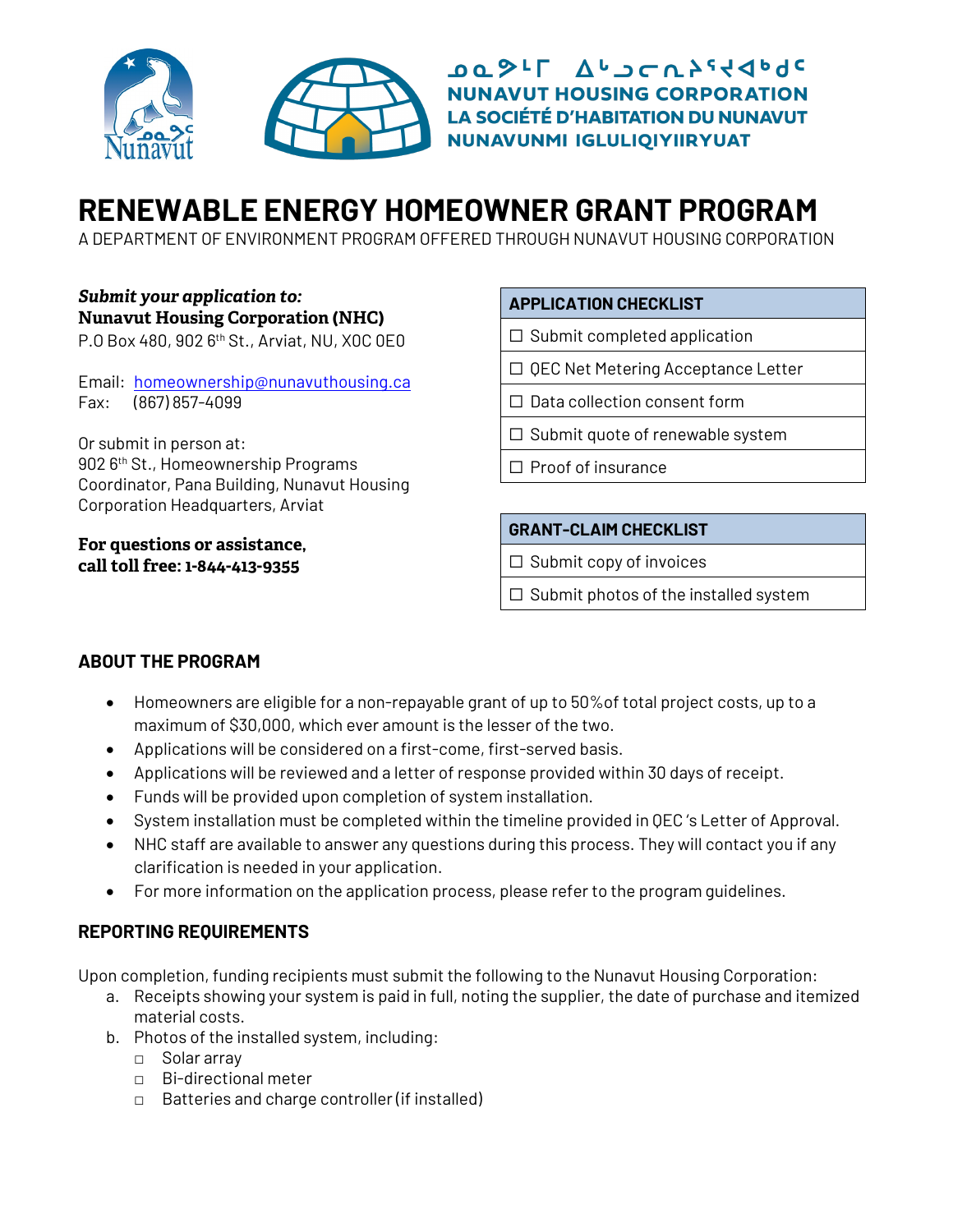## **APPLICATION FORM: RENEWABLE ENERGY HOMEOWNER GRANT PROGRAM**

| APPLICANT INFORMATION (MUST MATCH NAME ON QUOTES, INVOICES, RECEIPTS)    |                     |                     |                         |                                |  |  |
|--------------------------------------------------------------------------|---------------------|---------------------|-------------------------|--------------------------------|--|--|
| <b>First Name:</b>                                                       |                     |                     | Last Name:              |                                |  |  |
| House Number:                                                            |                     |                     | Community:              |                                |  |  |
| Mailing Address:                                                         |                     |                     | Postal code:            |                                |  |  |
| Telephone:                                                               |                     |                     | Email:                  |                                |  |  |
| <b>APPLICANT ELIGIBILITY</b>                                             |                     |                     |                         |                                |  |  |
| Nunavut Resident?                                                        |                     |                     |                         | $\Box$ Yes<br>$\Box$ No        |  |  |
| At least 19 years old?                                                   |                     |                     |                         | $\Box$ Yes<br>$\Box$ No        |  |  |
| Homeowner in Nunavut                                                     |                     |                     |                         | $\Box$ Yes<br>$\Box$ No        |  |  |
| Home used as primary residence?                                          |                     |                     |                         | $\Box$ Yes<br>$\Box$ No        |  |  |
| Home covered by current insurance policy?                                |                     |                     |                         | $\Box$ Yes<br>$\Box$ No        |  |  |
| Do you have any arrears with the GN or NHC?                              |                     |                     | $\Box$ Yes<br>$\Box$ No |                                |  |  |
| Successful QEC Net Metering Program applicant?                           |                     |                     |                         | $\Box$ Yes<br>$\Box$ No        |  |  |
| <b>HOW DID YOU HEAR ABOUT THE PROGRAM?</b> (Please check all that apply) |                     |                     |                         |                                |  |  |
| $\Box$ Word of mouth                                                     | $\Box$ Social media | $\Box$ Radio        |                         | $\Box$ TV                      |  |  |
| $\Box$ Posters                                                           | $\Box$ Newspaper    | $\Box$ News release |                         | □ Public Service Announcements |  |  |

# **RENEWABLE ENERGY SYSTEM INFORMATION**

**Questions? Please contact the Nunavut Housing Corporation at [homeownership@nunavuthousing.ca](mailto:homeownership@nunavuthousing.ca)**

**SYSTEM LOCATION – IF NOT ABOVE LISTED ADDRESS, PROVIDE ALTERNATE ADDRESS AND REASON FOR DIFFERENCE**

### **PROPOSED SYSTEM DETAILS**

Size in kilowatts (kW):

### **INCLUDES BATTERY STORAGE OPTION?**

☐ Yes ☐ No

Proposed battery capacity in kilowatt hours (kWh) or amp hours (Ah):